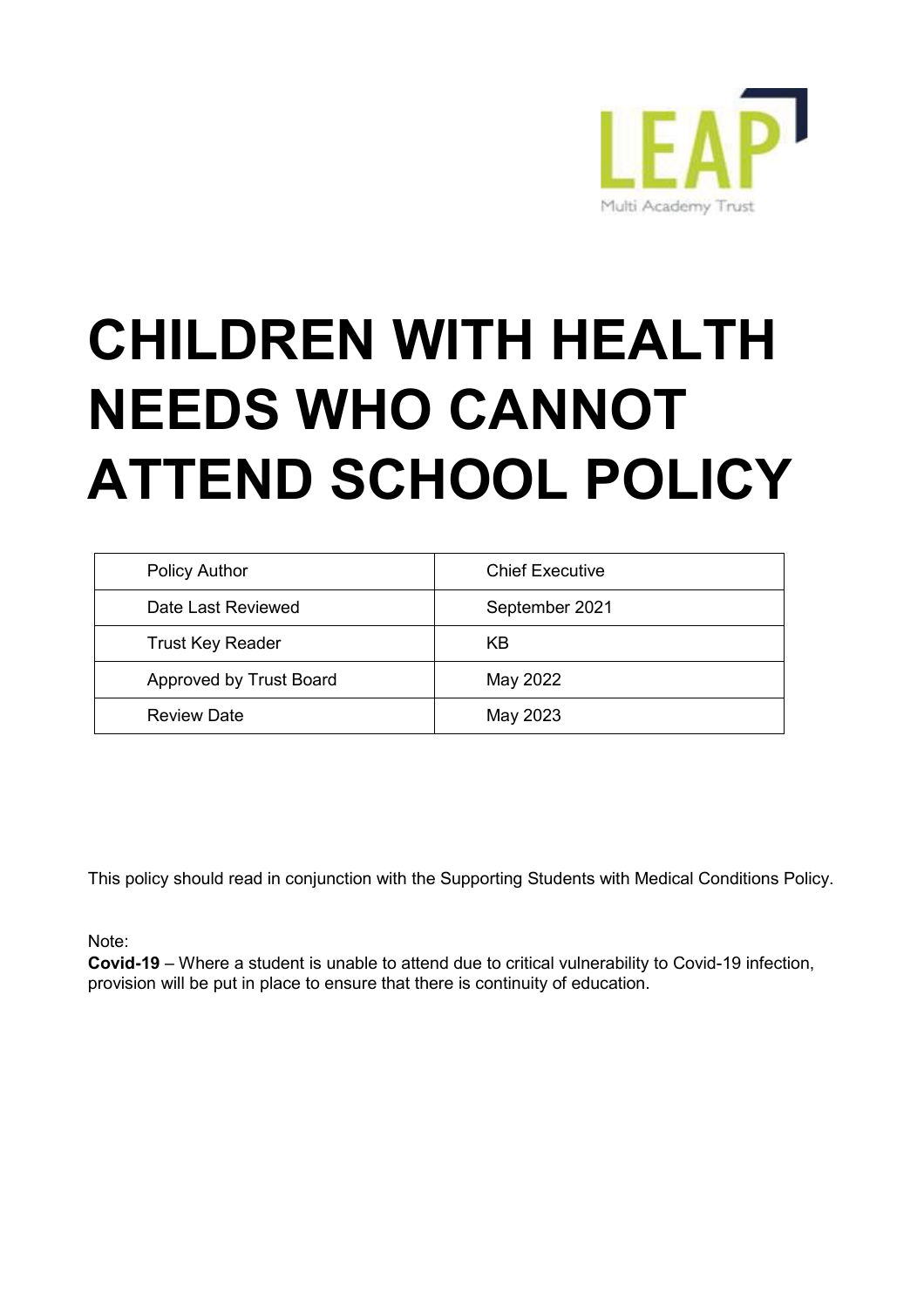LEAP Multi Academy Trust aims to support Local Authorities and to ensure that all children who are unable to attend school due to medical needs, and who would not receive suitable education without such provision, continue to have access to as much education as their medical condition allows, to enable them to reach their full potential.

Due to the nature of their health needs, some children may be admitted to hospital or enrolled in alternative provision. We recognise that, whenever possible, students should receive their education within their school and the aim of the provision will be to reintegrate students back into school as soon as they are well enough.

We understand that we have a continuing role in a student's education whilst they are not attending school and will work with the LA, healthcare partners and families to ensure that all children with medical needs receive the right level of support to enable them to maintain links with their education.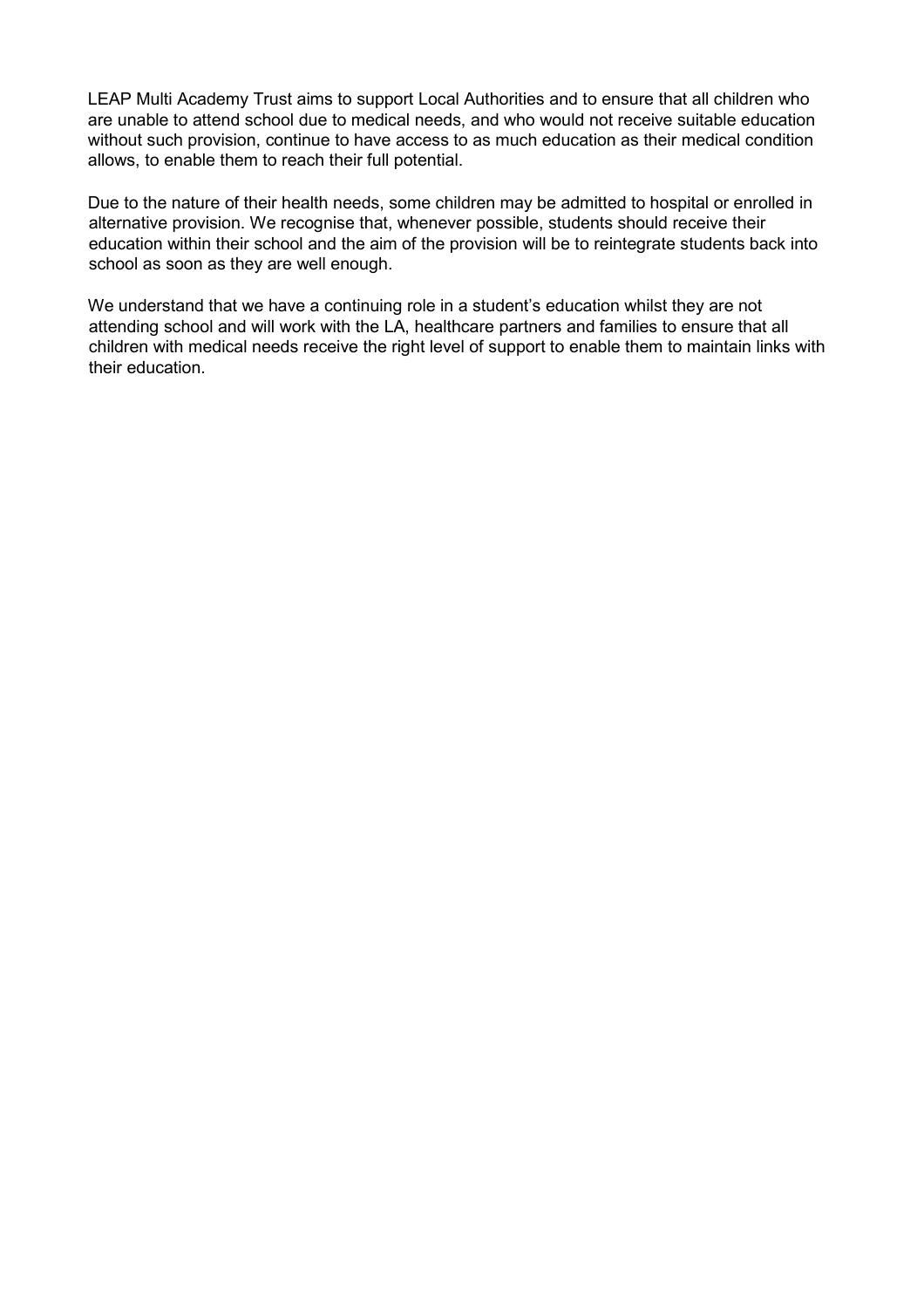# **1. Principles of this policy**

LEAP Multi Academy Trust / the member school has a duty to support the LA in providing their statutory function in supporting children with healthcare needs who can't attend school.

The LA must arrange suitable full-time education for children of compulsory school age who, because of illness, would not receive suitable education without such provision. The LA should:

- Provide such education as soon as it is clear that a student will be away from school for 15 days or more, either in one absence or over the course of a school year, and where suitable education is not otherwise being arranged. They should liaise with the appropriate medical professionals to ensure minimal delay in arranging appropriate provision for the student.
- Ensure the education students receive is of good quality, allows them to take appropriate qualifications, prevents them from falling behind their peers in school, and allows them to reintegrate successfully back into school as soon as possible.
- Address the needs of individual students in arranging provision.
- Have a named officer responsible for the education of children with additional health needs and ensure parents know who this is.
- Have a written, publicly accessible policy statement on their arrangements to comply with their legal duty towards children with additional health needs.
- Review the provision offered regularly to ensure that it continues to be appropriate for the student and that it is providing suitable education.
- Give clear policies on the provision of education for children and young people under and over compulsory school age.

The LA should not:

- Have processes or policies in place which prevent a child or young person from getting the right type of provision and a good education.
- Withhold or reduce the provision, or type of provision, for a child because of how much it will cost.
- Have lists of health conditions which dictate whether or not they will arrange education for children or inflexible policies which result in children going without suitable full-time education (or as much education as their health condition allows them to participate in).
- Have policies based upon the percentage of time a child is able to attend school rather than whether the child is receiving a suitable education during that attendance.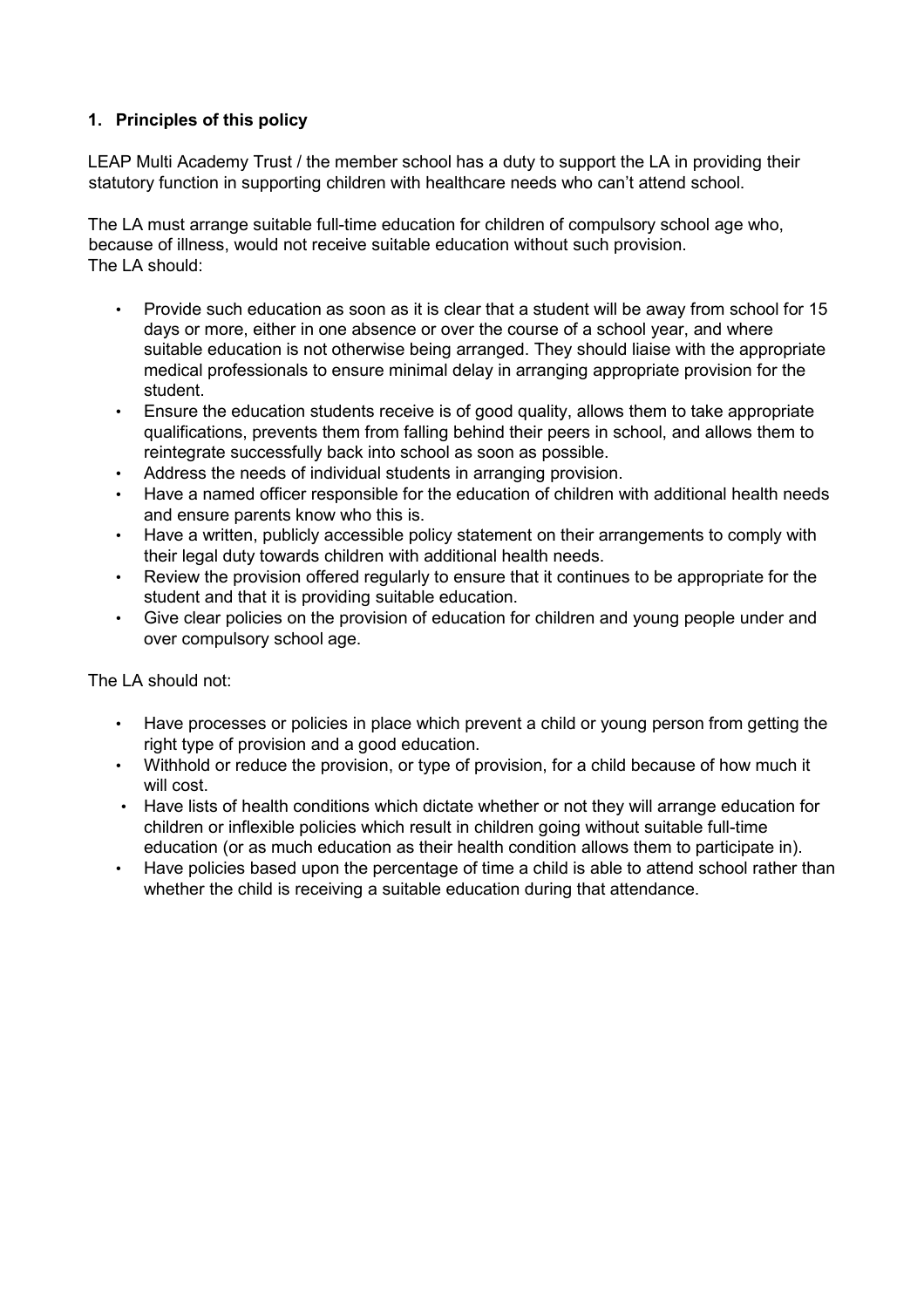## **2. Definitions**

Students who are unable to attend school as a result of their medical needs may include those with:

- Physical health issues.
- Physical injuries.
- Mental health problems, including anxiety issues.
- Emotional difficulties or school refusal.
- Progressive conditions.
- Terminal illnesses.
- Chronic illnesses.

Students who are unable to attend mainstream education for health reasons may attend any of the following:

**Hospital school**: a special school within a hospital setting where education is provided to give continuity whilst the student is receiving treatment.

**Home tuition**: many LAs have home tuition services that act as a communication channel between schools and students on occasions where students are too ill to attend school and are receiving specialist medical treatment.

**Medical PRUs**: these are LA establishments that provide education for students unable to attend their registered school due to their medical needs.

### **3. Responsibilities**

The Local Governing Body is responsible for:

- Ensuring arrangements for students who cannot attend school as a result of their medical needs are in place and are effectively implemented.
- Ensuring the termly review of the arrangements made for students who cannot attend school due to their medical needs.
- Ensuring the roles and responsibilities of those involved in the arrangements to support the needs of students are clear and understood by all.
- Ensuring robust systems are in place for dealing with health emergencies and critical incidents, for both on and off-site activities.
- Ensuring staff with responsibility for supporting students with health needs are appropriately trained.

The Principal is responsible for:

- Working with the Local Governing Body to ensure compliance with the relevant statutory duties when supporting students with health needs. Working collaboratively with parents and other professionals to develop arrangements to meet the best interests of students.
- Ensuring the arrangements put in place to meet students' health needs are fully understood by all those involved and acted upon.
- Appointing a named member of staff who is responsible for students with healthcare needs and liaises with parents, students, the LA, key workers, and others involved in the student's care.
- Ensuring the support put in place focuses on and meets the needs of individual students.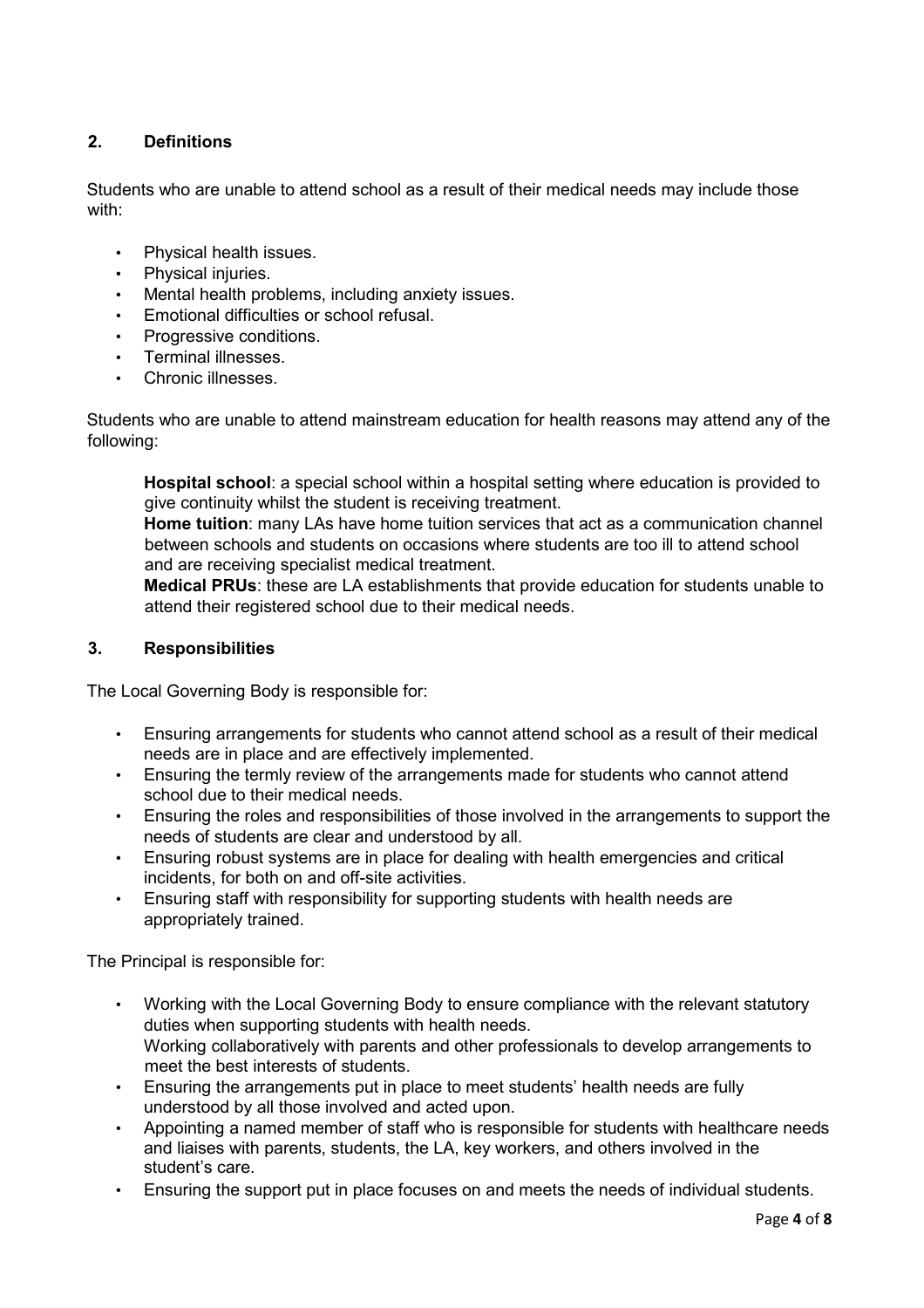- Arranging appropriate training for staff with responsibility for supporting students with health needs.
- Providing teachers who support students with health needs with suitable information relating to a student's health condition and the possible effect the condition and/or medication taken has on the student.
- Providing reports to the Local Governing Body on the effectiveness of the arrangements in place to meet the health needs of students.
- Notifying the LA when a student is likely to be away from the school for a significant period of time due to their health needs.

Each school will have a named member of staff. They are responsible for:

- Dealing with students who are unable to attend school because of medical needs.
- Actively monitoring student progress and reintegration into the school.
- Supplying a student's education providers with information about the child's capabilities, progress, and outcomes.
- Liaising with the Principal, education providers and parents to determine a student's programme of study whilst they are absent from school.
- Encouraging communication between the absent student and their peers.
- Providing a link between students and their parents, and the LA.

Teachers and support staff are responsible for:

- Understanding confidentiality in respect of students' health needs.
- Designing lessons and activities in a way that allows those with health needs to participate fully and ensuring students are not excluded from activities that they wish to take part in without a clear evidence-based reason.
- Understanding their role in supporting students with health needs and ensuring they attend the required training.
- Ensuring they are aware of the needs of their students through the appropriate and lawful sharing of the individual student's health needs.
- Ensuring they are aware of the signs, symptoms and triggers of common life-threatening medical conditions and know what to do in an emergency.
- Keeping parents informed of how their child's health needs are affecting them whilst in the school.

Parents are expected to:

- Ensure the regular and punctual attendance of their child at the school where possible.
- Work in partnership with the school to ensure the best possible outcomes for their child.
- Notify the school of the reason for any of their child's absences without delay.
- Provide the school with sufficient and up-to-date information about their child's medical needs.
- Attend meetings to discuss how support for their child should be planned.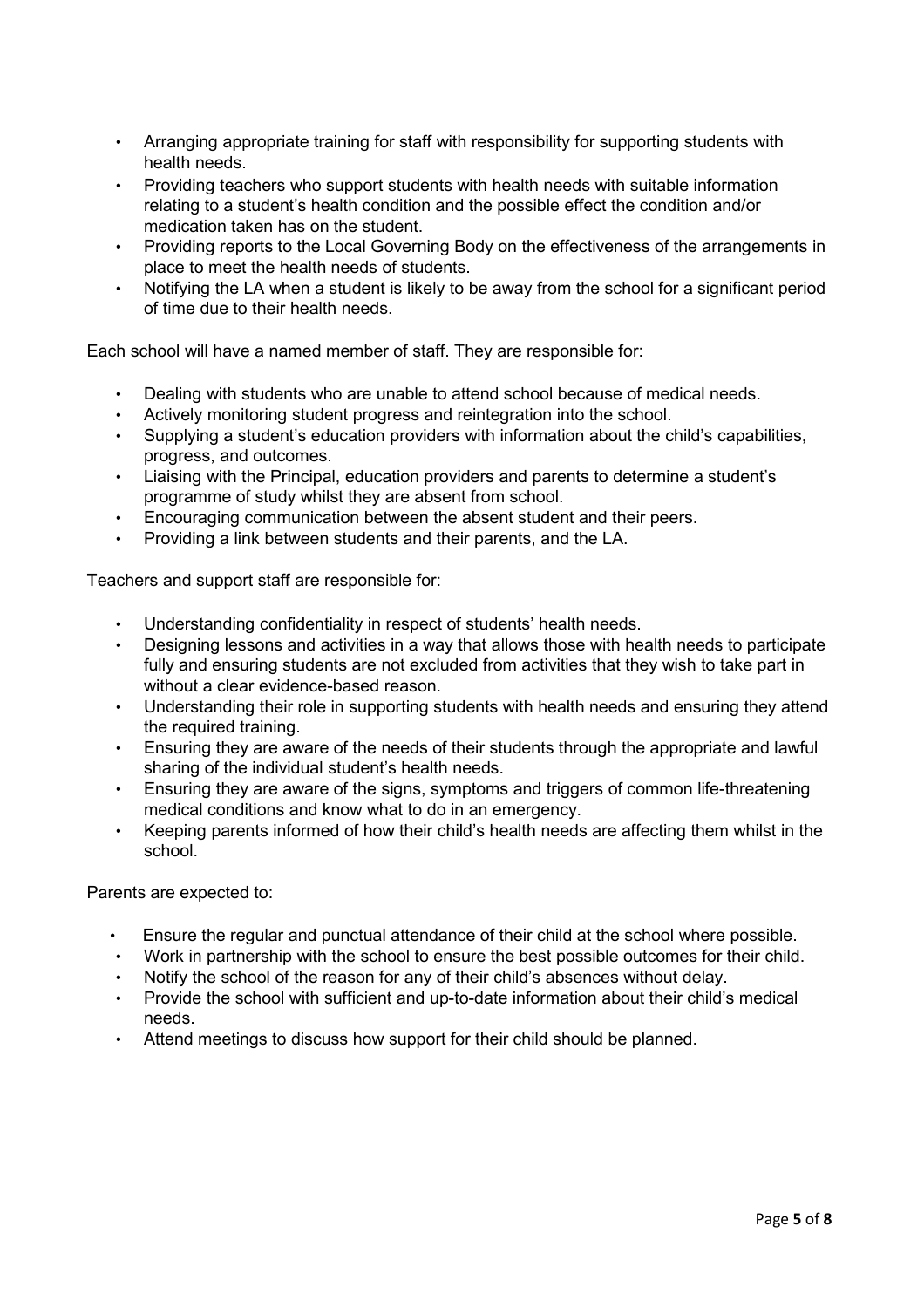## **4. Managing absences**

Parents are advised to contact the school on the first day their child is unable to attend due to illness.

Absences due to illness will be authorised unless the school has genuine cause for concern about the authenticity of the illness.

The school will provide support to students who are absent from school because of illness for a period of less than 15 school days by liaising with the student's parents to arrange schoolwork as soon as the student is able to cope with it or part-time education at school. Due consideration will be given to which aspects of the curriculum are prioritised in consultation with the student, their family and relevant members of staff.

For periods of absence that are expected to last for 15 or more school days, either in one absence or over the course of a school year, the named person with responsibility for students with health needs will notify the LA, who will take responsibility for the student and their education.

Where absences are anticipated or known in advance, the school will liaise with the LA to enable education provision to be provided from the start of the student's absence.

Effective collaboration between all relevant services (LAs, CAMHS, NHS, the school and, where relevant, school nurses) is essential to delivering effective education for students with additional health needs. This applies whether the student is in hospital or at home.

When a student is in hospital, liaison between hospital teaching staff, the LA's alternative provision/home tuition service and the school can ensure continuity of provision and consistency of curriculum.

The LA will set up a personal education plan (PEP) for the student which will allow the school, the LA, and the provider of the student's education to work together.

The school will monitor student attendance and mark registers to ensure it is clear whether a student is, or should be, receiving education other than at school.

The school will only remove a student who is unable to attend school because of additional health needs from the school roll where:

- The student has been certified by a Medical Officer as unlikely to be in a fit state of health to attend school, before ceasing to be of compulsory school age; and
- Neither the student nor their parent has indicated to the school the intention to continue to attend the school, after ceasing to be of compulsory school age.

A student unable to attend school because of their health needs will not be removed from the register without parental consent and certification from the Medical Officer, even if the LA has become responsible for the student's education.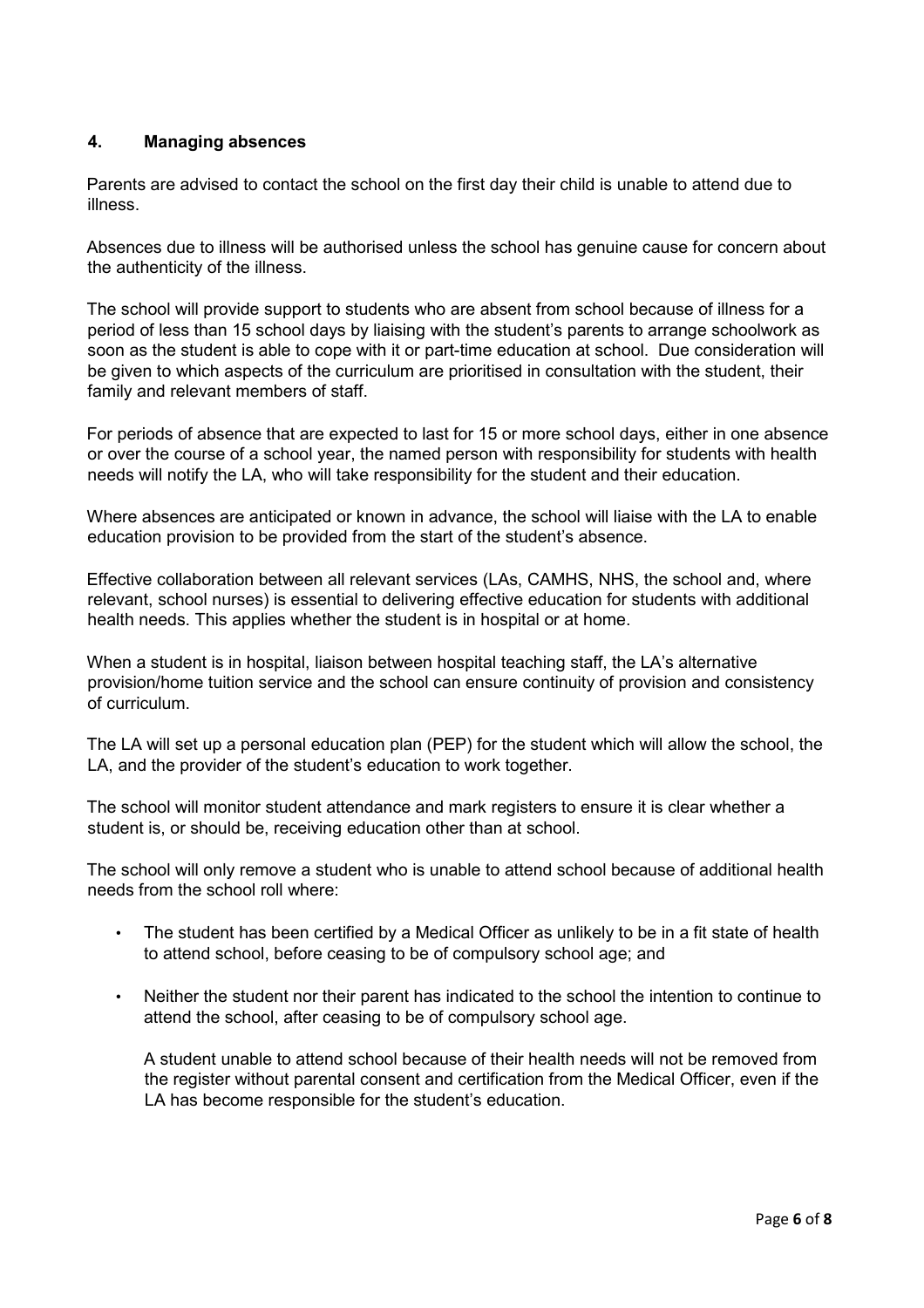## **5. Support for students**

Where a student has a complex or long-term health issue, the school will discuss the student's needs and how these may be best met with the LA, relevant medical professionals, parents and, where appropriate, the student.

The LA expects all schools and academies to support students with health needs to attend fulltime education wherever possible, or for the school to make reasonable adjustments to students' programmes of study where medical evidence supports the need for those adjustments.

Students admitted to hospital will receive education as determined appropriate by the medical professionals and hospital tuition team at the hospital concerned.

During a period of absence, the school will work with the provider of the student's education to establish and maintain regular communication and effective outcomes.

When a student is considered well enough to return to school, the school will develop a tailored reintegration plan in collaboration with the LA and other relevant colleagues.

The school will consider whether any reasonable adjustments need to be made to provide suitable access to the school and the curriculum for the student.

For longer absences, the reintegration plan will be developed near to the student's likely date of return, to avoid putting unnecessary pressure on an ill student or their parents in the early stages of their absence.

The school will ensure a welcoming environment is developed and encourage students and staff to be positive and proactive during the reintegration period.

## **6. Information sharing**

It is essential that all information about students with health needs is kept up to date.

All relevant staff will be provided with access to relevant information, including high-risk health needs, first aiders and emergency procedures, via the agreed school procedures.

When a student is discharged from hospital or is returning from other education provision, the school will ensure the appropriate information is received to allow for a smooth return to the school. The named member of staff will liaise with the hospital or other tuition service as appropriate.

#### **7. Training requirements**

Staff will be trained in a timely manner to assist with a student's return to school.

Once a student's return date has been confirmed, staff will be provided with relevant training before the student's anticipated return.

Healthcare professionals should be involved in identifying and agreeing with the school the type and level of training required.